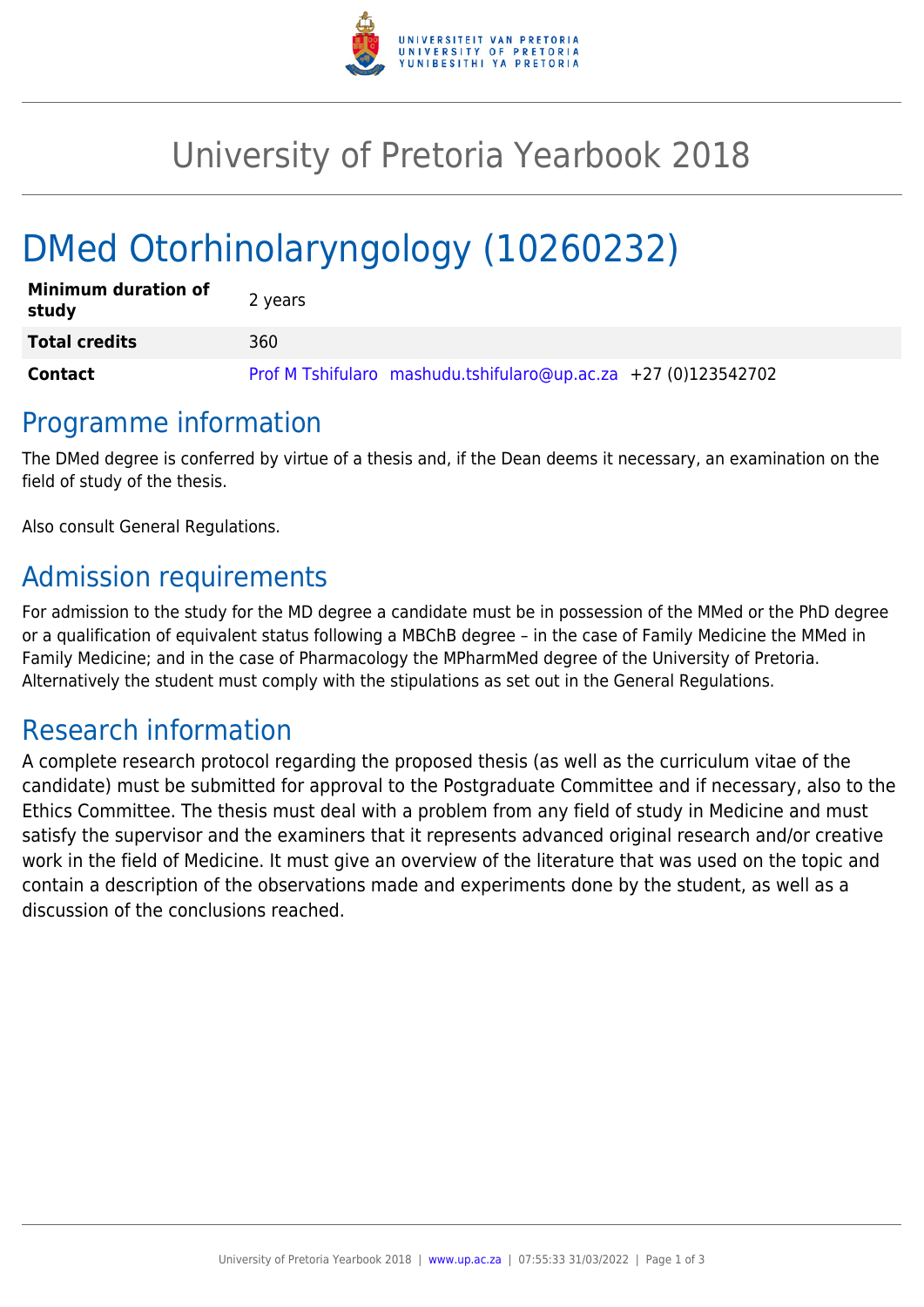

## Curriculum: Year 1

**Minimum credits: 360**

#### **Core modules**

#### **Thesis: Otorhinolaryngology 990 (ONK 990)**

| <b>Module credits</b>         | 360.00                         |
|-------------------------------|--------------------------------|
| <b>Prerequisites</b>          | No prerequisites.              |
| <b>Language of tuition</b>    | Module is presented in English |
| <b>Department</b>             | Otorhinolaryngology            |
| <b>Period of presentation</b> | Year                           |